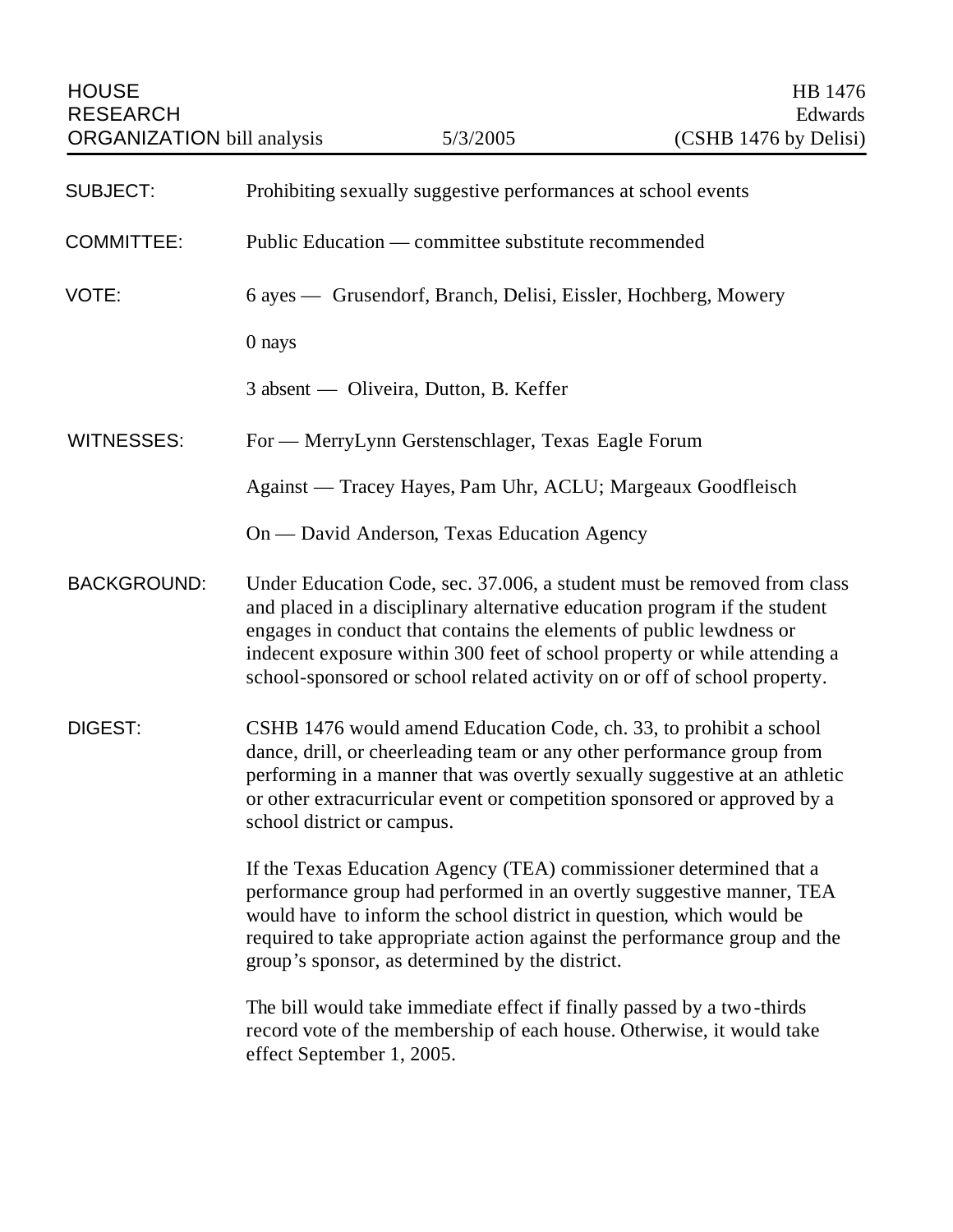## HB 1476 House Research Organization page 2

**SUPPORTERS** SAY: CSHB 1476 would make it clear to school districts and students that sexually suggestive performances are not acceptable in Texas public schools. Many people have expressed concern about the sexual nature of half-time shows at football games and other school sponsored events. While overtly sexually suggestive performances may be difficult to define, they are easy to recognize, and every school administrator should be required to ensure that they do not take place. While existing statutes include sanctions for lewdness and indecent exposure at school and school-sponsored activities, they do not speak directly to performances by cheerleaders, drill teams, and other groups at school-sponsored athletic events. School administrators are unlikely to place cheerleaders or school band members in an alternative education program because of their performance in a half-time show. This bill would not impose penalties because it is not intended to be punitive, but rather to serve as a directive to school districts that sexually explicit performances are prohibited. The fact that cheerleading organizations voluntarily have adopted standards prohibiting sexually explicit performances illustrates that there is a problem. Cheerleading squads may perform different routines at football games than they perform in competitions because they know the behavior is prohibited. Those squads that voluntarily prohibit these movements would not be affected by the bill. TEA and school boards are responsible for cooperating to ensure that school-related activities promote a positive self-image for young women. The bill would establish the appropriate level of state involvement by directing TEA to serve as a referral agency but giving school districts the responsibility for taking appropriate action. The bill would not affect dress codes, which are adopted by local school districts. Students still would be able to wear uniforms and costumes that adhered to school dress codes. **OPPONENTS** SAY: CSHB 1476 is unnecessary because existing statutes and policies already address public lewdness and indecent exposure. The bill would be difficult to implement because it does not define what would be considered "overtly sexually suggestive " and would impose no penalties for this behavior. One person's sexually suggestive behavior may be another's idea of artistic expression. A high school musical production might